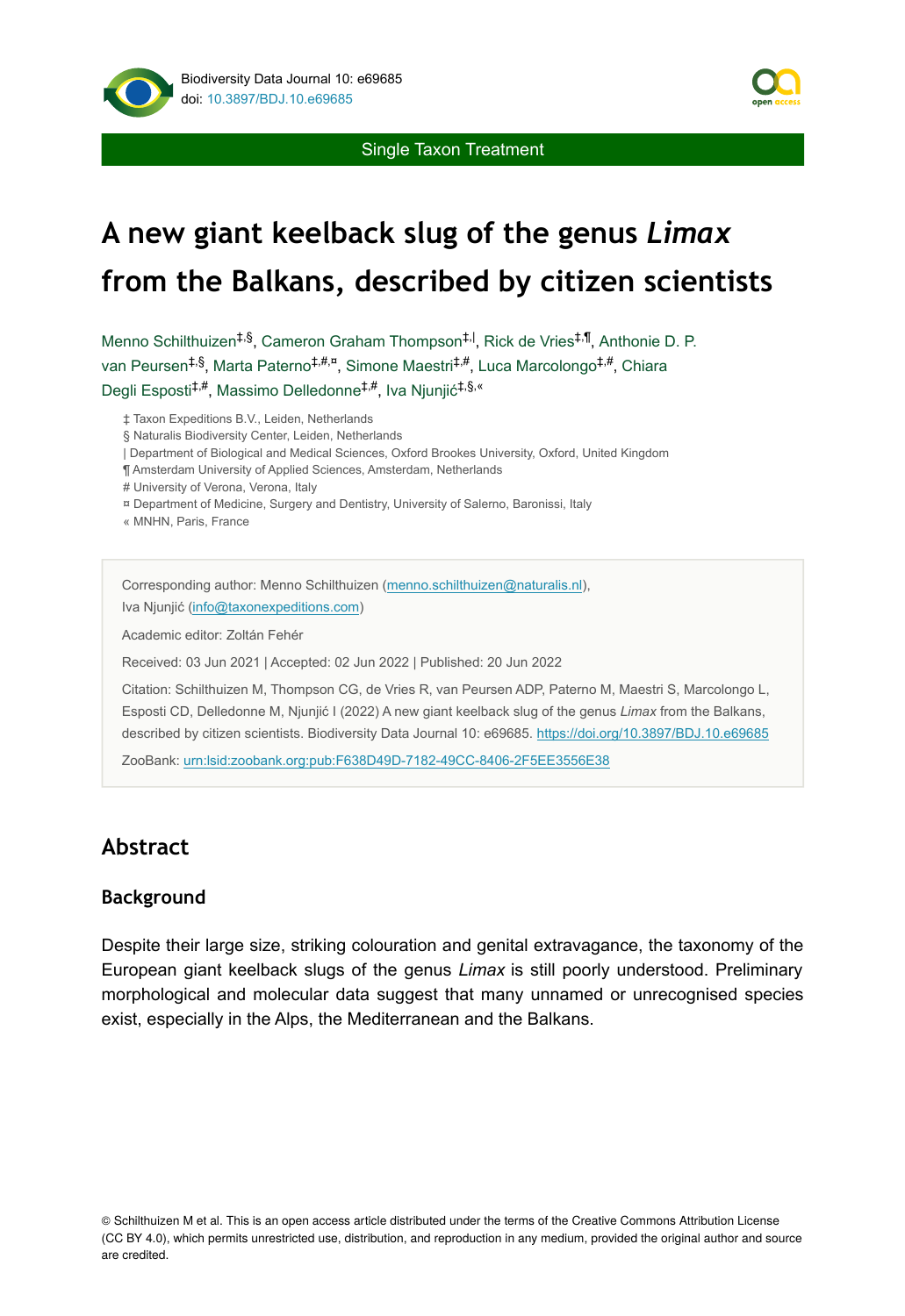## **New information**

We organised a citizen science expedition to Durmitor National Park in Montenegro and discovered a new species, genetically distinct, but morphologically similar to the sympatric *L. cinereoniger* Wolf 1803 and describe it as *L. pseudocinereoniger*.

## **Keywords**

malacology, Limacidae, slugs, taxonomy, The Balkans, genitalia

## **Introduction**

Given the long history and intensity of naturalist activity in central Europe, one would not expect there to remain any undiscovered animal species of 15-20 cm in body length. Yet, this is the case in the giant keelback slugs of the genus *Limax*. In general, these terrestrial animals (also known as 'tiger slugs' or 'leopard slugs') are well-known for their size and colour pattern (from cream via brick red to deep black, often with striking patterns of dots or bands). What also speaks to the imagination are their genitals (after barnacles, some *Limax* species have the longest penises in the animal kingdom, up to seven times their body length; [Gerhardt 1933,](#page-13-0) [Schilthuizen 2014](#page-13-1)) and mating behaviour (long, intricate 'dances' in which the hermaphroditic partners entwine their gigantic, extruded penises). Despite this familiarity, recent studies [\(Nitz et al. 2009,](#page-13-2) [Nitz et al. 2010,](#page-13-3) [Nitz 2013](#page-13-4)) have revealed that many European species remain unknown, unrecognised and/or unnamed.

The Balkan Peninsula is one of the regions where much unstudied and undescribed species-level *Limax* diversity exists. [Nitz \(2013\)](#page-13-4) sequenced and morphologically studied a large number of individuals from this region and revealed at least 10 lineages, most referring to apparently undescribed endemic, short-range species. In fact, based on the fact that several Balkan lineages are early-branching, she suggests that the Balkans may be the region of origin of the entire genus.

In July 2018 and July 2019, we organised two citizen science expeditions to Durmitor National Park in Montenegro. These field trips were conceived by Taxon Expeditions ([www.](http://www.taxonexpeditions.org) [taxonexpeditions.com](http://www.taxonexpeditions.org)) to involve the general public in species discovery in biodiversity hotspots and to engage them in the description and publication of species new to science. Although early initiatives to involve citizen scientists in systematics studies did not move beyond the mere collecting of data ([Silvertown 2009](#page-13-5), [Silvertown et al. 2011](#page-13-6), [Suprayitno et](#page-14-0) [al. 2017\)](#page-14-0), more recent projects take a much broader view and include a citizen science component in as large a part of the scientific process as possible, preferably from design until publication of a scientific study [\(Hecker et al. 2018,](#page-13-7) [Haklay et al. 2021\)](#page-13-8). Taxon Expeditions attempt to apply the latter, so-called "extreme citizen science" approach. Besides untrained citizen scientists, the teams consisted of professional taxonomists and ecologists, as well as 'field geneticists' who operate a mobile DNA lab allowing in-the-field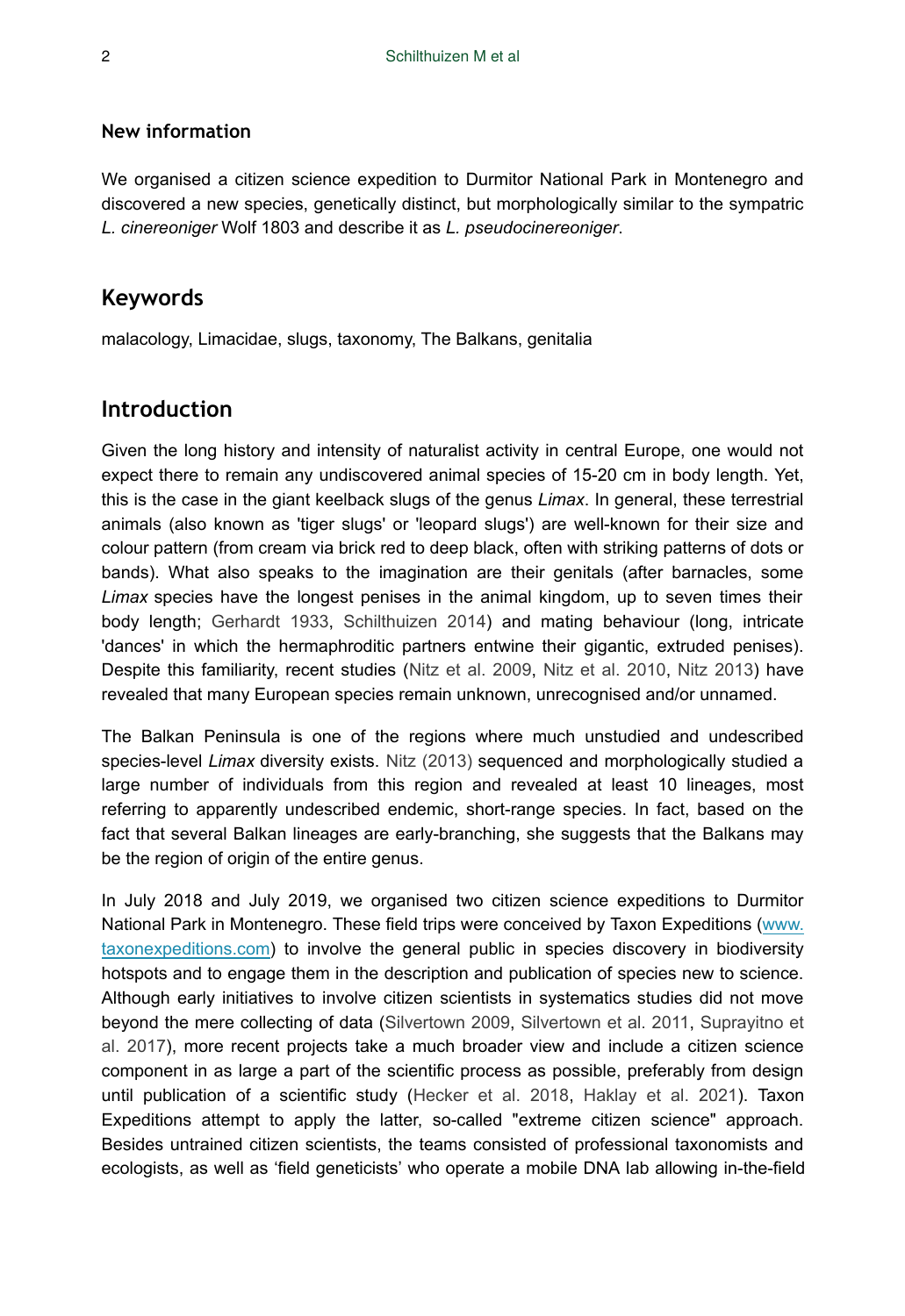sequencing of DNA barcode regions using Oxford Nanopore technology ([Schilthuizen et al.](#page-13-9) [2017](#page-13-9), [Pomerantz et al. 2018,](#page-13-10) [Maestri et al. 2019\)](#page-13-11).

During the 2018 trip, we found and sequenced three large *Limax* specimens, which, based on [Wiktor \(1982\),](#page-14-1) we initially assigned to the well-known, widespread *L. cinereoniger* Wolf, 1803. This species had been reported from the region earlier ([Bole 1984\)](#page-12-0). Upon comparison of the sequences with those in GenBank, however, it appeared that two distinct species were present. Two individuals indeed belonged to what is generally considered *L. cinereoniger*. The third individual, however, appeared conspecific with a seemingly undescribed sister species, informally named '*pseudocinereoniger*' by [Nitz](#page-13-4) [\(2013\)](#page-13-4). Our Durmitor specimen had a COI sequence identical to '*pseudocinereoniger*' from Biogradska Gora in Montenegro and nearly identical to samples of that taxon from Bulgaria. Here, we formally describe this form as a new species, genetically and (subtly) morphologically distinct from *L. cinereoniger*.

# **Materials and methods**

#### **Fieldwork**

*Limax* specimens were collected by expedition members on two separate taxon expeditions to Durmitor National Park, Montenegro, 10-19 July 2018 and 9-18 July 2019. In addition, specimens were collected by the first author, M. Schilthuizen, in the summers of 2018 and 2019 in other locations in Montenegro. Specimens were retrieved from under logs and rocks on the forest floor, under overhanging rocks, in crevices in limestone and behind loose bark of dead trees. Individuals of mature size were photographed alive (where possible in dorsal, lateral and ventral view), relaxed overnight in water without air bubbles and then transferred into 70% ethanol. The ethanol was refreshed once or twice in the following days or weeks. Tissue samples of up to 10 mm<sup>3</sup> were taken from the side of the sole or the keel and preserved in 96% ethanol for further molecular work. The details for specimens that were referred to *L. pseudocinereoniger* have been listed under "Types" in the description of that species below. The details for two specimens of *L. cinereoniger* (TxExDU0040-a and TxExDU0040-b in Fig. 4) are as follows: Montenegro, Durmitor National Park, Tara Canyon, 43.18136°N, 19.24084°E, 794 m elev., 13 July 2018, locality code: TxEx-DU0040, leg. I. Njunjić & Taxon Expedition participants, 2 adults (dissected and DNA-barcoded). All material is stored in the Taxon Expeditions Collection, Leiden (collection coden TXEX), Leiden, the collection of Naturalis Biodiversity Center, Leiden (collection coden RMNH) and the Zoologische Staatssammlung München (collection coden SNSB-ZSM).

## **Morphology**

For the descriptions of the morphology and the morphological differentiation of the new species from *L. cinereoniger*, we only used our own specimens of both species from Montenegro (see above under *Fieldwork*) and only those for which the species identity had been confirmed with a DNA barcode, i.e. the individuals marked with TxEx-DU locality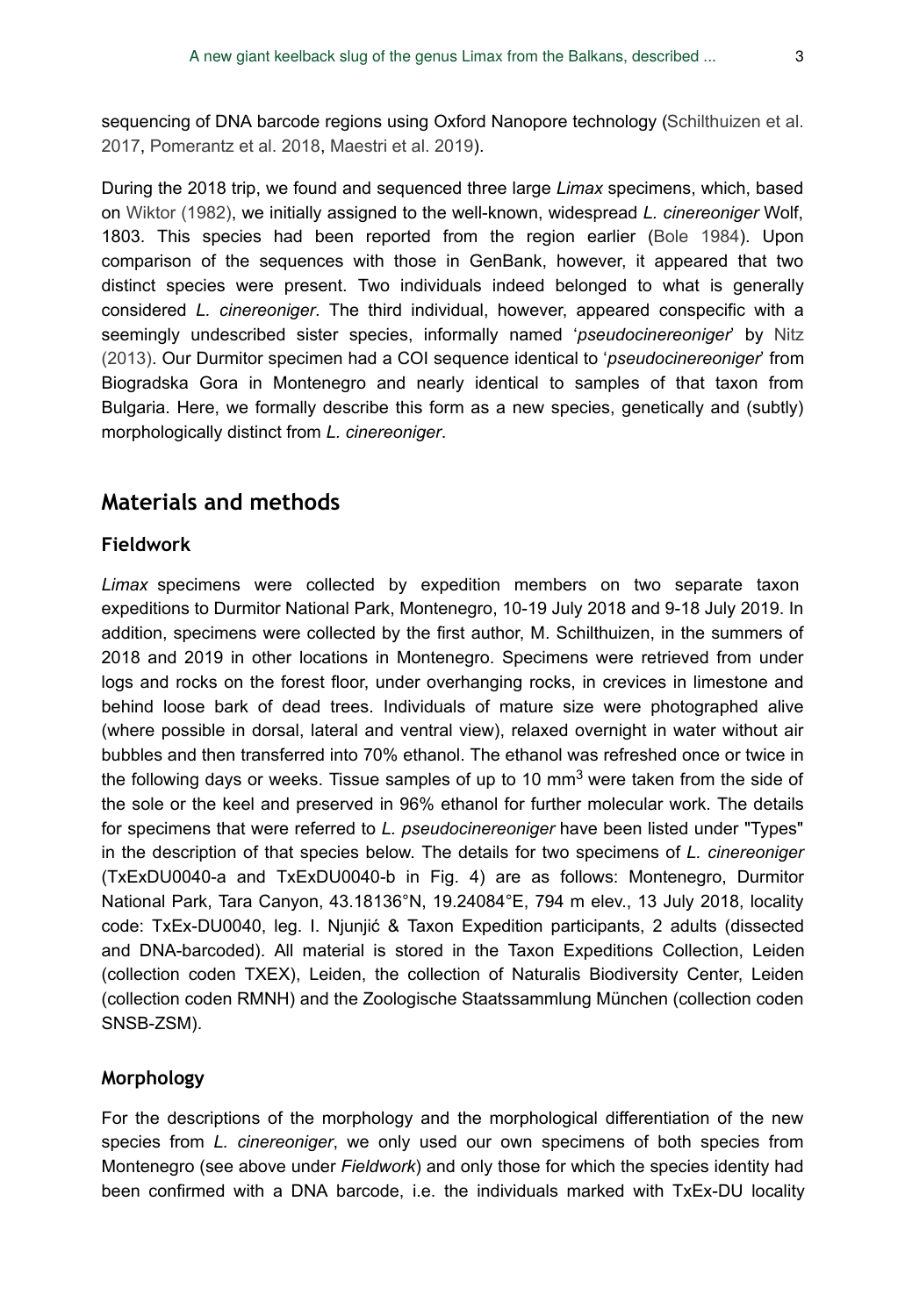codes in Fig. [4](#page-5-0). The external appearance (colour patterns, sizes, proportions of body parts) was studied for adult specimens of the new species, based on photographs of the live animals and alcohol-preserved specimens before dissection. Preserved adults were dissected by first making an incision in the left flank immediately above the foot margin, then a crosswise incision just posterior of the eye tentacles and finally an incision around the genital opening. These three incisions and subsequent careful removal of connective tissue, allowed the separation of the genital system from the rest of the viscerum. The genital system was then pinned on a soft-bottom dissection dish and photographed with a scale bar in the image. For the anatomical terminology, we followed [Nitz et al. \(2009\).](#page-13-2) However, the terminology used by [Bodon et al. \(2019\),](#page-12-1) specifically for *L. cinereoniger*, deviates to some extent from the one of [Nitz et al. \(2009\)](#page-13-2), as follows: "internal penial tongue" of [Nitz et al. \(2009\)](#page-13-2) is the proximal ca. 40% of the "first crest" of [Bodon et al.](#page-12-1) [\(2019\)](#page-12-1); "longitudinal interior penial crest" of [Nitz et al. \(2009\)](#page-13-2) is the distal ca. 60% of the "first crest" of [Bodon et al. \(2019\);](#page-12-1) "second crest" of [Bodon et al. \(2019\)](#page-12-1) is not separately identified by [Nitz et al. \(2009\),](#page-13-2) but corresponds to the distalmost ca. 5-15% of the "longitudinal interior penial crest" of [Nitz et al. \(2009\);](#page-13-2) the "longitudinal interior penial cord" of [Nitz et al. \(2009\)](#page-13-2) corresponds to the "pleat" of [Bodon et al. \(2019\).](#page-12-1)

<span id="page-3-0"></span>

#### Figure 1. doi

Dorsal (top), lateral (centre) and ventral (bottom) views of a living (and subsequently preserved) paratype specimen of *L. pseudocinereoniger* from Durmitor National Park, Montenegro (TxEx-DU0122). Photos by P. Escoubas.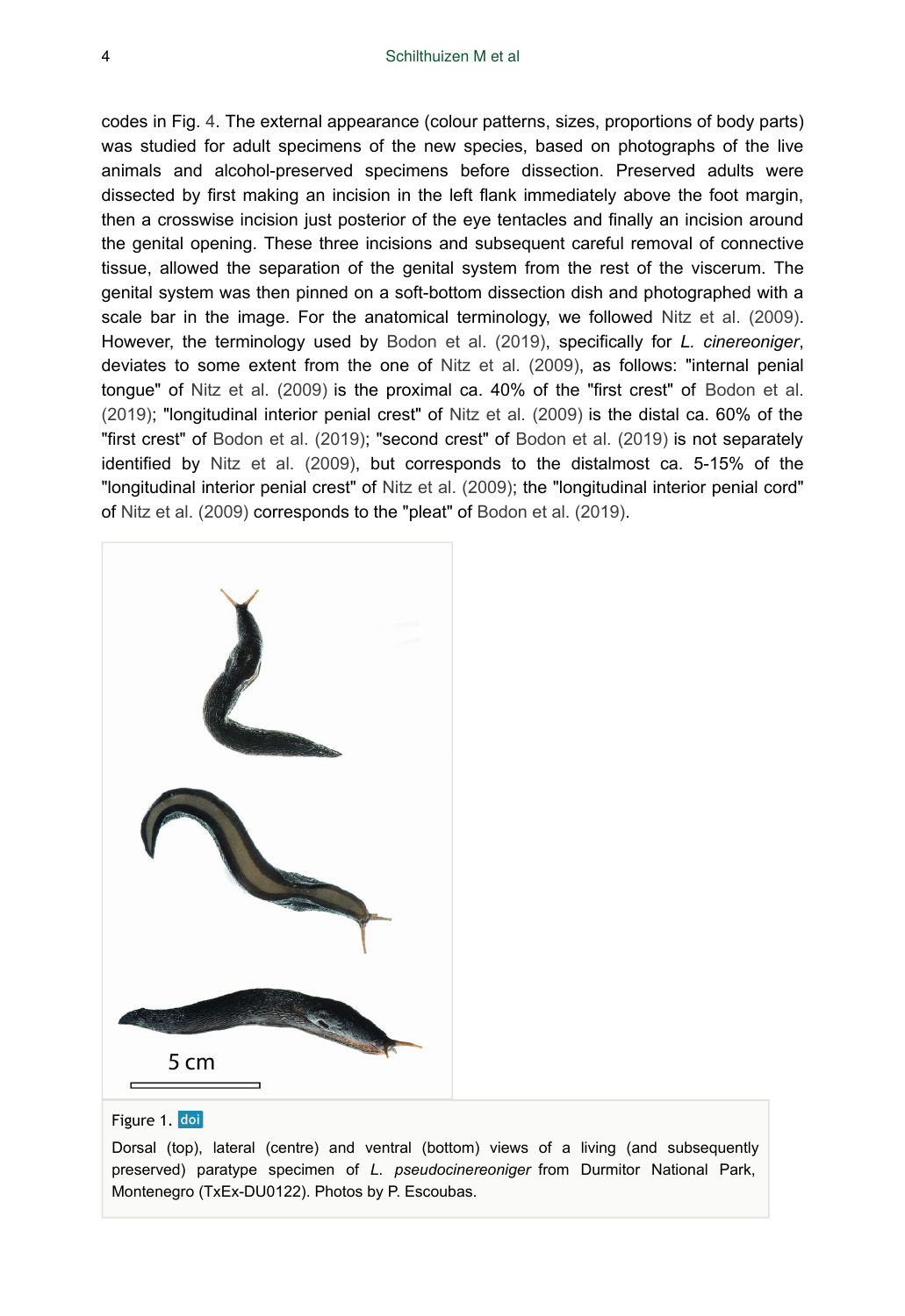<span id="page-4-0"></span>

## Figure 2. doi

Genital dissections of sympatric *Limax pseudocinereoniger* n. sp. (a; holotype, TxExDU0041) and *L. cinereoniger* (b; TxExDU0040) from Tara Canyon, Durmitor National Park, Montenegro (b.c. = bursa copulatrix).

<span id="page-4-1"></span>

#### Figure 3. doi

Interior structure of the penis of: (a) *L. pseudocinereoniger* from Tara Canyon, Montenegro (TxEx-DU0041) and (b) an individual of *L. cinereoniger* from Tara Canyon. Montenegro (TxEx-DU0040).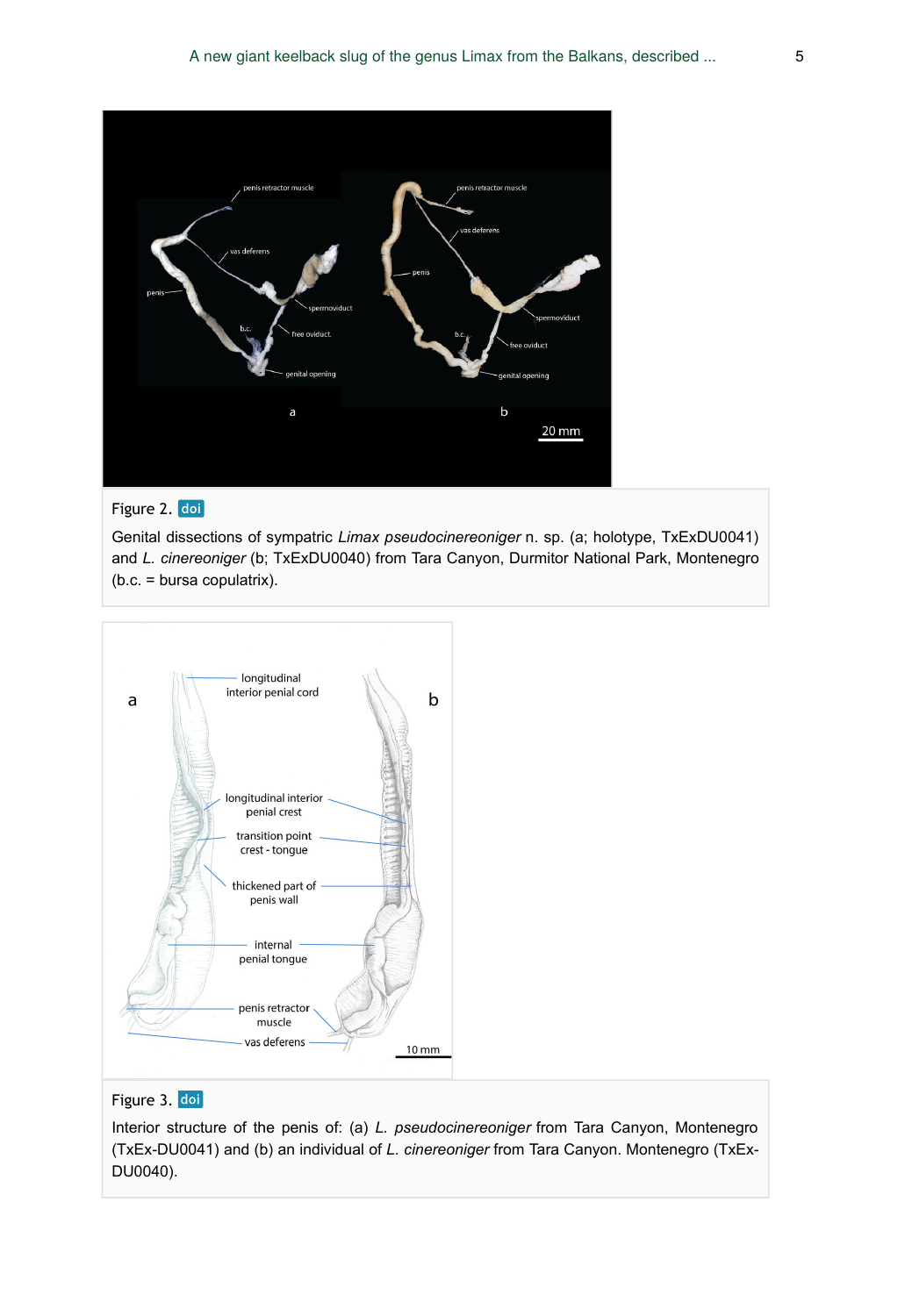<span id="page-5-0"></span>

Phylogenetic (PhyML) reconstruction of *L. cinereoniger*, *L. pseudocinereoniger* and the unassigned TxExDU0119, based on DNA-barcode COI sequences and rooted with *Lehmannia marginata*. Bootstrap percentages have been indicated for the major groupings.

#### **Molecular work**

Tissue samples (prepared as described above) from eight individuals (see Supplementary Material) were analysed genetically with a portable field lab, as described previously [\(Menegon et al. 2017,](#page-13-12) [Maestri et al. 2019\)](#page-13-11). DNA was isolated with the DNeasy Blood & Tissue Kit (Qiagen) and then used in a PCR to amplify the COI barcoding region using the primers of [Folmer et al. \(1994\)](#page-13-13). Sequencing was done on MinION and Flongle machines (Oxford Nanopore Technologies) as described in detail in [Maestri et al. \(2019\)](#page-13-11). Reads were analysed with the 'ONtoBAR' and 'ONtrack' pipelines as described by [Menegon et al.](#page-13-12) [\(2017\)](#page-13-12) and [Maestri et al. \(2019\).](#page-13-11) The sequences (and accompanying photos of live, preserved and dissected animals) were uploaded to the Barcoding of Life Database (BOLD; [www.boldsystems.org\)](http://www.boldsystems.com). They are accessible under numbers [TXEX039-19](http://www.boldsystems.org/index.php/Public_RecordView?processid=TXEX039-19) – [TXEX](http://www.boldsystems.org/index.php/Public_RecordView?processid=TXEX045-19) [045-19](http://www.boldsystems.org/index.php/Public_RecordView?processid=TXEX045-19) and [TXEX048-19.](http://www.boldsystems.org/index.php/Public_RecordView?processid=TXEX048-19) To determine the species identities, we obtained all sequences of the cytochrome c oxidase subunit I (COI) barcoding region labelled in [Nitz \(2013\)](#page-13-4) as ' *Limax cinereoniger*', '*Limax cf. cinereoniger*' and '*Limax* " *pseudocinereoniger*"' from GenBank. All sequences (newly generated as well as mined from GenBank) were aligned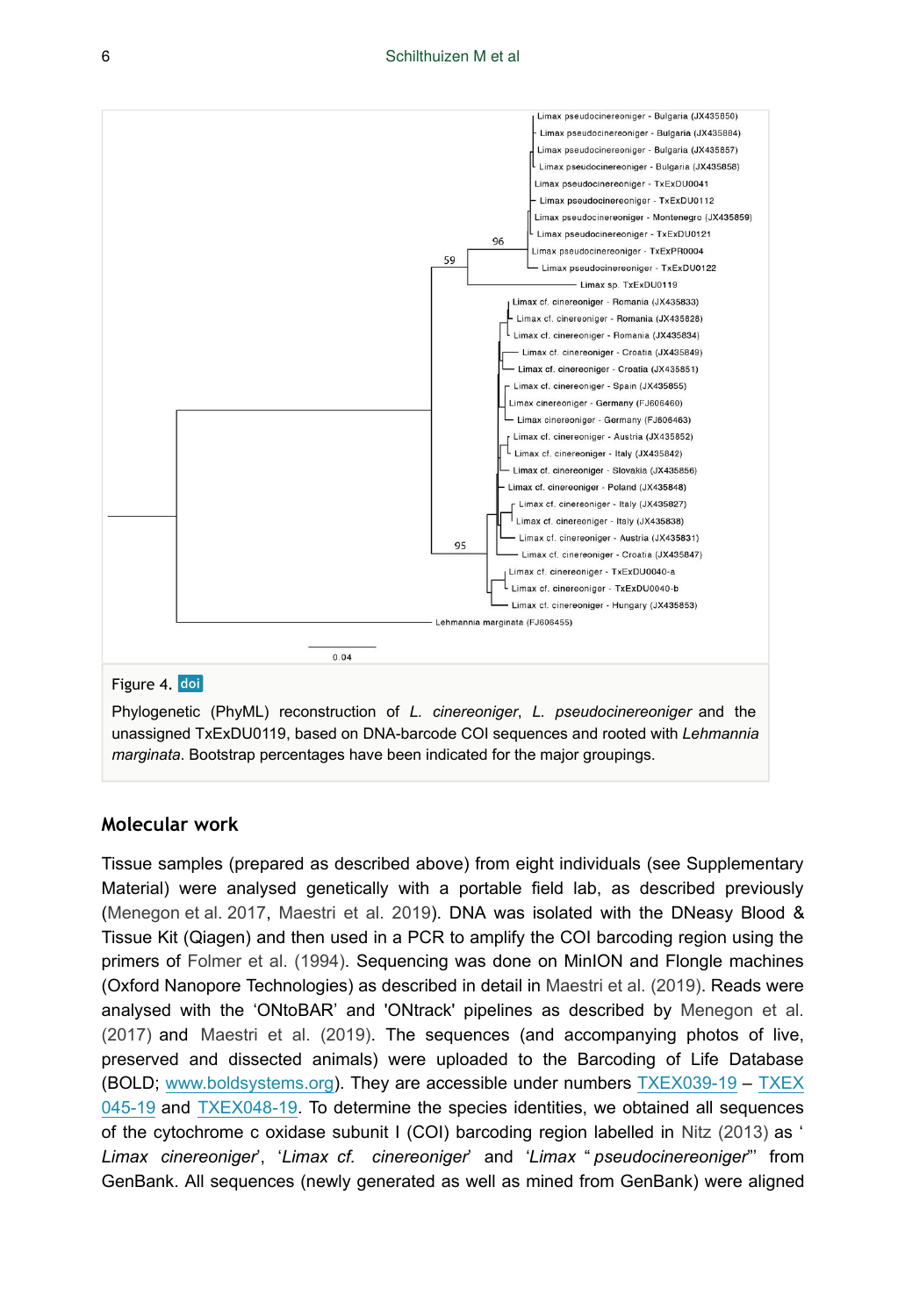in Geneious Prime v.2020.0.4 using the MUSCLE algorithm ([Edgar 2004\)](#page-12-2) and default settings. The alignment (consisting of 31 sequences) was then subjected to a Maximum-Likelihood analysis using PhyML as incorporated in Geneious Prime ([Guindon et al. 2010\)](#page-13-14), with a GTR substitution model, fixed proportion of invariable sites, four substitution rate categories, estimated gamma distribution and 100 bootstrap replicates. Trees were displayed and manipulated in FigTree v.1.4.2 and *Lehmannia marginata* (Genbank [FJ6064](https://www.ncbi.nlm.nih.gov/nuccore/FJ606455) [55](https://www.ncbi.nlm.nih.gov/nuccore/FJ606455)) was used as outgroup to root the trees.

# **Taxon treatment**

*Limax pseudocinereoniger* **Schilthuizen, Thompson, de Vries, van Peursen, Reisinger, Paterno, Maestri, Marcolungo, Esposti, Delledonne & Njunjić, 2022, sp. n.**

• ZooBank [3944596F-E524-4EED-97DB-FBA2A028687B](http://zoobank.org/3944596F-E524-4EED-97DB-FBA2A028687B)

## **Nomenclature**

**Suborder Stylommatophora A. Schmidt, 1855**

**Superfamily Limacoidea Lamarck, 1801**

**Family Limacidae Lamarck, 1801**

**Genus** *Limax* **Linnaeus, 1758**

Type species: *Limax maximus* Linnaeus, 1758

synonyms:

*Limax* "*pseudocinereoniger*" Nitz (2013)

## **Materials**

## *Holotype:*

a. scientificName: *Limax pseudocinereoniger*; phylum: Mollusca; class: Gastropoda; order: Stylommatophora; family: Limacidae; genus: *Limax*; specificEpithet: *pseudocinereoniger*; country: Montenegro; decimalLatitude: 43.2189; decimalLongitude: 19.1759; eventDate: 18-07-2018; habitat: under rocky overhang; individualID: TxExDU0041; individualCount: 1; sex: H; occurrenceDetails: http://www.boldsystems.org/index.php/API\_Public/ specimen?ids=TxExDU0122|TxExPR0004|TxExDU0041|TxExDU0112|TxExDU0121; recordNumber: TxExDU0041; recordedBy: Taxon Expeditions participants; associatedMedia: http://www.boldsystems.org/pics/TXEX/slug\_3+1577602544.jpg|http:// www.boldsystems.org/pics/TXEX/Giant\_slug+1577607140.JPG|http:// www.boldsystems.org/pics/TXEX/slug\_3\_lateral+1577604939.jpg|http:// www.boldsystems.org/pics/TXEX/slug\_3\_ventral+1577605013.jpg|http:// www.boldsystems.org/pics/TXEX/slug\_3\_dorsal+1577604893.jpg; institutionCode: Taxon Expeditions B.V.; basisOfRecord: PreservedSpecimen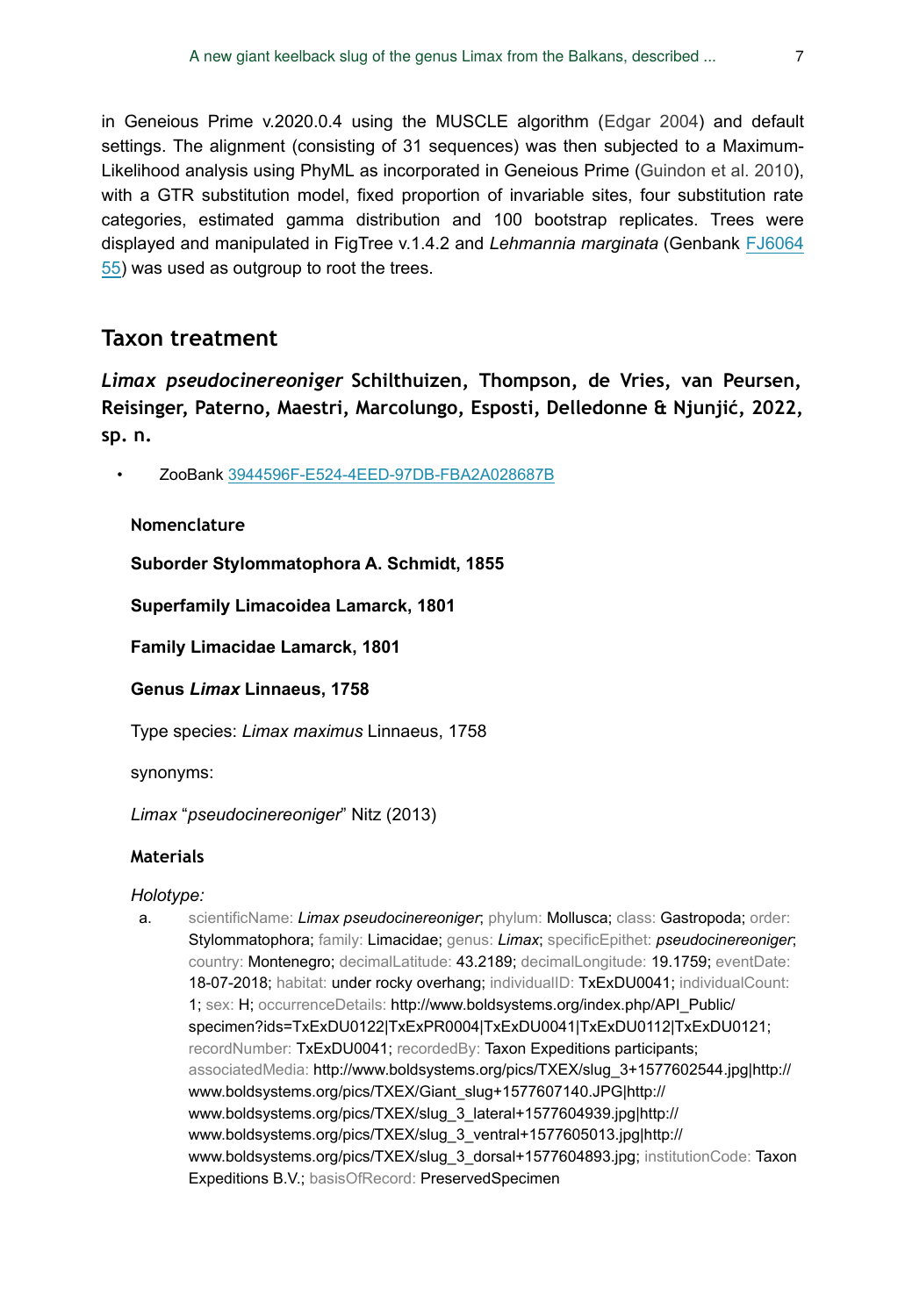#### *Paratypes:*

- a. scientificName: *Limax pseudocinereoniger*; phylum: Mollusca; class: Gastropoda; order: Stylommatophora; family: Limacidae; genus: *Limax*; specificEpithet: *pseudocinereoniger*; country: Montenegro; decimalLatitude: 43.169; decimalLongitude: 18.999; individualID: TxExDU0122; individualCount: 1; sex: H; occurrenceDetails: http://www.boldsystems.org/ index.php/API\_Public/specimen?ids=TxExDU0122|TxExPR0004|TxExDU0041| TxExDU0112|TxExDU0121; recordNumber: TxExDU0122; recordedBy: Menno Schilthuizen; associatedMedia: http://www.boldsystems.org/pics/TXEX/ slug\_4+1577602643.jpg|http://www.boldsystems.org/pics/TXEX/ DU0122lateral+1577615238.jpg|http://www.boldsystems.org/pics/TXEX/ DU0122ventral+1577615289.jpg|http://www.boldsystems.org/pics/TXEX/ slug\_4\_dorsal+1577605110.jpg|http://www.boldsystems.org/pics/TXEX/ DU0122dorsal+1577615162.jpg|http://www.boldsystems.org/pics/TXEX/ slug\_4\_lateral+1577605161.jpg|http://www.boldsystems.org/pics/TXEX/ slug\_4\_ventral+1577605254.jpg; identifiedBy: Menno Schilthuizen; institutionCode: Taxon Expeditions B.V.; basisOfRecord: PreservedSpecimen
- b. scientificName: *Limax pseudocinereoniger*; phylum: Mollusca; class: Gastropoda; order: Stylommatophora; family: Limacidae; genus: *Limax*; specificEpithet: *pseudocinereoniger*; country: Montenegro; locality: Arapova Pećina; decimalLatitude: 43.0481; decimalLongitude: 19.0793; individualID: TxExDU0112; individualCount: 1; sex: H; occurrenceDetails: http://www.boldsystems.org/index.php/API\_Public/specimen? ids=TxExDU0122|TxExPR0004|TxExDU0041|TxExDU0112|TxExDU0121; recordNumber: TxExDU0112; recordedBy: M. Schilthuizen & I. Njunjić; associatedMedia: http://www.boldsystems.org/pics/TXEX/TxEx-DU0112-Lim-dorsal+1577602220.jpg|http:// www.boldsystems.org/pics/TXEX/slug\_5\_lateral+1577605397.jpg|http:// www.boldsystems.org/pics/TXEX/slug\_5\_dorsal+1577605353.jpg|http:// www.boldsystems.org/pics/TXEX/slug\_5+1577602761.jpg|http://www.boldsystems.org/ pics/TXEX/TxEx-DU0112-Lim-ventral+1577602257.jpg|http://www.boldsystems.org/pics/ TXEX/slug\_5\_ventral+1577605440.jpg; identifiedBy: Menno Schilthuizen; institutionCode: Taxon Expeditions B.V.; basisOfRecord: PreservedSpecimen
- c. scientificName: *Limax pseudocinereoniger*; phylum: Mollusca; class: Gastropoda; order: Stylommatophora; family: Limacidae; genus: *Limax*; specificEpithet: *pseudocinereoniger*; country: Montenegro; decimalLatitude: 43.2189; decimalLongitude: 19.1759; individualID: TxExDU0121; individualCount: 1; sex: H; occurrenceDetails: http://www.boldsystems.org/ index.php/API\_Public/specimen?ids=TxExDU0122|TxExPR0004|TxExDU0041| TxExDU0112|TxExDU0121; recordNumber: TxExDu0121; recordedBy: Rick de Vries; associatedMedia: http://www.boldsystems.org/pics/TXEX/slug\_7+1577602879.jpg|http:// www.boldsystems.org/pics/TXEX/slug\_7\_lateral+1577605850.jpg|http:// www.boldsystems.org/pics/TXEX/DU0121ventral+1577614992.jpg|http:// www.boldsystems.org/pics/TXEX/slug\_7\_dorsal+1577605804.jpg|http:// www.boldsystems.org/pics/TXEX/DU0121dorsal+1577614812.jpg|http:// www.boldsystems.org/pics/TXEX/DU0121lateral+1577614952.jpg|http:// www.boldsystems.org/pics/TXEX/slug\_7\_ventral+1577605892.jpg; identifiedBy: Menno Schilthuizen; institutionCode: Taxon Expeditions B.V.; basisOfRecord: PreservedSpecimen
- d. scientificName: *Limax pseudocinereoniger*; phylum: Mollusca; class: Gastropoda; order: Stylommatophora; family: Limacidae; genus: *Limax*; specificEpithet: *pseudocinereoniger*; country: Montenegro; locality: Katun Zastan; decimalLatitude: 42.5203; decimalLongitude: 19.7855; individualID: TxExPR0004; individualCount: 1; sex: H; occurrenceDetails: http:// www.boldsystems.org/index.php/API\_Public/specimen?ids=TxExDU0122|TxExPR0004|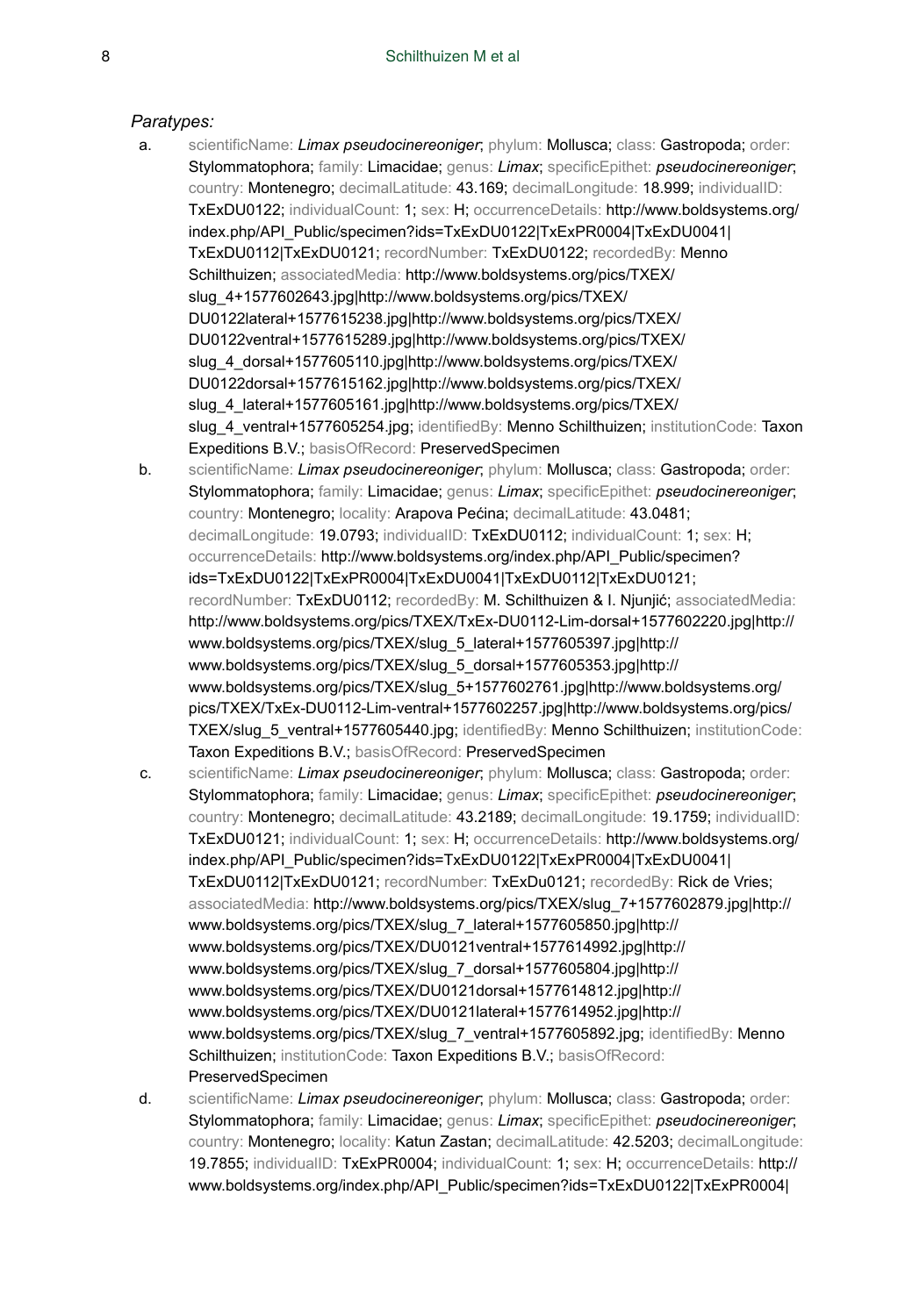TxExDU0041|TxExDU0112|TxExDU0121; recordNumber: TxExPr0004; recordedBy: M. Schilthuizen & I. Njunjić; associatedMedia: http://www.boldsystems.org/pics/TXEX/ TxExPR0004vent+1577624611.JPG|http://www.boldsystems.org/pics/TXEX/ TxExPR0004dors+1577624546.JPG|http://www.boldsystems.org/pics/TXEX/ TxExPR0004late+1577624578.JPG; identifiedBy: Menno Schilthuizen; institutionCode: Taxon Expeditions B.V.; basisOfRecord: PreservedSpecimen

#### **Description**

Holotype: Montenegro, Durmitor National Park, Tara Canyon, 43.21888°N, 19.17588°E, 783 m elev., under rocky overhang, 13 July 2018, locality code: TxEx-DU0041, leg. I. Njunjić & Taxon Expedition participants, 1 adult (dissected and DNA-barcoded): RMNH.MOL.338775 in RMNH, Naturalis Biodiversity Center, Leiden, the Netherlands.

Paratypes: Montenegro, Durmitor National Park, Sušićko Valley, 43.16900°N; 18.99900°E, 1210 m elev., behind loose bark of log, 13 July 2019, locality code: TxEx-DU0122, leg. M. Schilthuizen & Taxon Expedition participants, 1 adult (dissected and DNA-barcoded) in TXEX, Leiden, The Netherlands. Montenegro, Grabovica, 43.04809°N; 19.07934°E, 1564 m elev., under log, 5 July 2019, locality code: TxEx-DU0112, leg. M. Schilthuizen & I. Njunjić, 1 adult (dissected and DNA-barcoded) in TXEX, Leiden, The Netherlands. Montenegro, Durmitor National Park, Tara Canyon, 43.21888°N, 19.17588°E, 783 m elev., in crevice in rock, 12 July 201), locality code: TxEx-DU0121, leg. R de Vries & Taxon Expedition participants, 1 adult (dissected and DNA-barcoded) in TXEX, Leiden, The Netherlands. Montenegro, Prokletije, Katun Zastan, 42.52031°N, 19.78551°E, 1296 m elev., 24 July 2019, leg. M. Schilthuizen & I. Njunjić, 1 adult (DNA-barcoded) in SNSB-ZSM.

**Other material.** Montenegro, Biogradska Gora (BNM 060820); Bulgaria, Vitosha-Rila-Rhodopes (BNM 062850, BNM 060529, BNM 060561, BNM 063021). (Codes refer to the collection of the Bündner Naturmuseum Chur; material was used for sequencing by B. Nitz, but not studied morphologically by us.)

#### **External appearance.**

Large, up to 116 mm long; mantle length up to 37 mm; keel length up to 44 mm (measurements based on alcohol-preserved specimens; living animals can be considerably larger when fully extended). Keel prominent. Colouration monochrome or patterned. Body colour dark brown to black, fading to light brown on the flanks or uniformly light brown (preserved specimens light grey, fading to creamy white on the flanks or uniformly grey to black). Dorsum often darker than the flanks. Keel often (but not always) distinctly brighter than the rest of the dorsal body colour. Mantle colour similar to or darker than the dorsum, always without any patterning (preserved specimens have the mantle similar or lighter than the rest of the dorsum). Inner field of the tripartite sole of the foot always creamy white, outer fields mottled grey or black, fading from posterior to anterior and from the outer edge towards the inner field (similar colouration in preserved specimens). Head colour similar to or lighter than the body, darker dorsally than laterally, sometimes with spotted pattern around the mouth area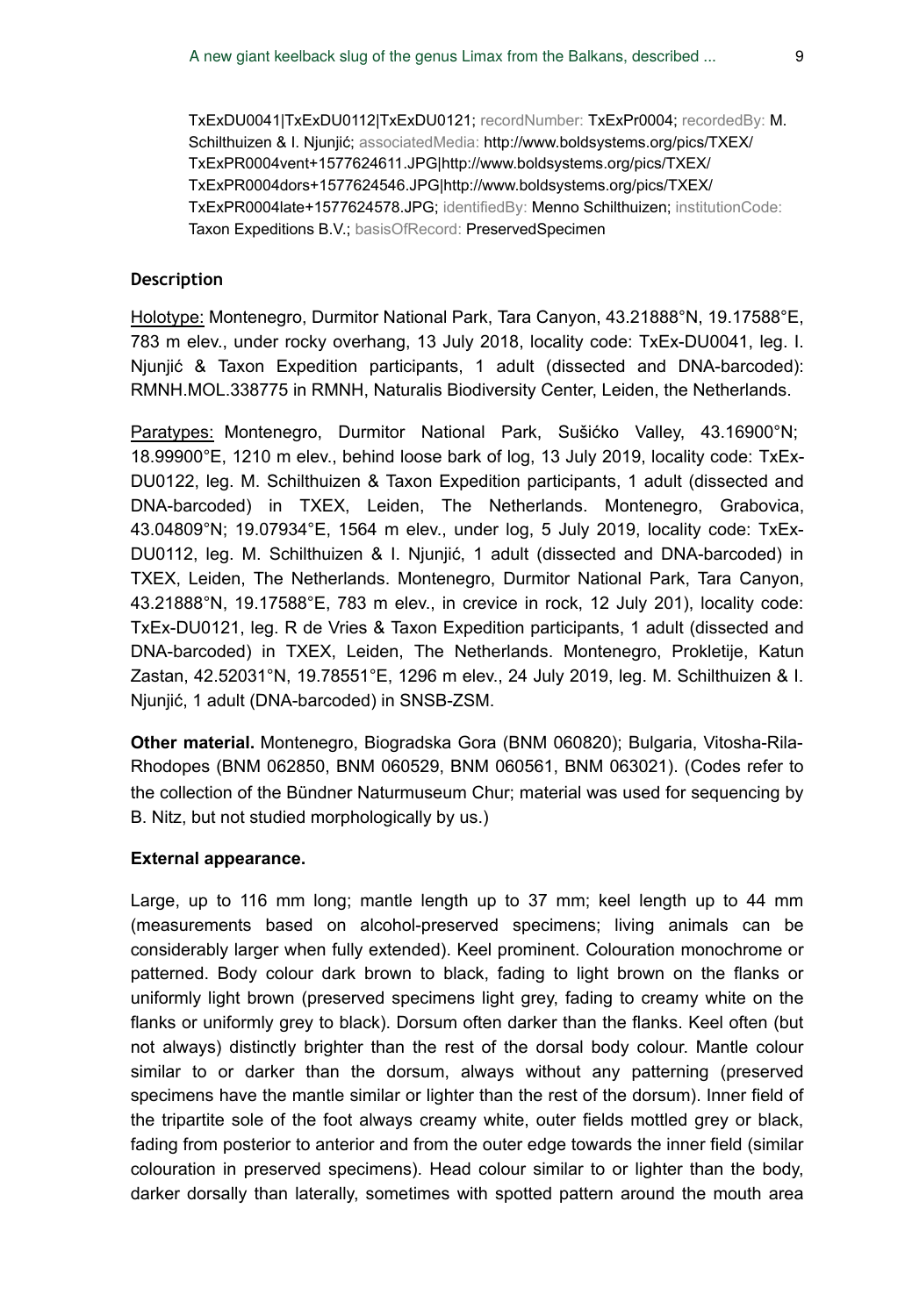and on the tentacles. Eye tentacles dark grey to black or creamy white with dark pigmented spots (similar colouration in preserved specimens).

**Genitalia.** (Based on dissections of five individuals from Montenegro.) See Figs [2,](#page-4-0) [3.](#page-4-1) Hermaphrodite duct long, distally thicker and coiled, cream in colour. Albumen gland yellowish, finger-shaped. Spermoviduct folded. Oviduct white. Free oviduct with capsular gland well developed. Vagina absent. Duct of bursa copulatrix inserts into free oviduct very near to junction with the penis; duct and sac not clearly distinct, sac oval or pear-shaped, fixed with connecting fibres to free oviduct. Atrium very short, almost invisible. Penis tubular, of nearly uniform thickness (but with a bulge of thickened penis wall roughly in the middle), 78 – 90 mm in adult animals or about four-fifths length of body in preserved stage, distal part with ca. four zigzag-bends; proximal part straight, but the final 10-15 mm closest to the vas deferens bent under a sharp angle. Vas deferens inserted close to penis end, leaving  $1 - 3$  mm blind round tip; penis retractor muscle attached to penis immediately proximal from vas deferens; vas deferens enters penis with a short invaginated papilla. In the penis interior, a short, inconspicuous longitudinal interior penial cord is present only in the distal one-fifth (or less) of the penis. The transversely striated longitudinal interior penial crest runs between (distally) the opening of the duct of the bursa copulatrix and continuing to (proximally) the level of the thickened penis wall. Slightly distal from this point, a more prominent, transversely striated fan-like structure (the internal penial tongue) is developed, which proximally rises to a height similar to the circumference of the penis. In some individuals, the internal penial tongue is contiguous with the longitudinal interior penial crest, but in others, they are separate and run parallel for a short distance. Longitudinal interior penial crest with very fine papillae at the root and towards the proximal part structured with numerous very fine transverse chamfers. Distal half of penis wall internally covered with fine, weak transverse riblets; proximal portion of penis wall smooth without any visible accessory structures besides entrance of vas deferens.

## **Copulation.**

Mating behaviour is important for species distinction in *Limax* ([Nitz et al. 2009](#page-13-2), [Nitz](#page-13-4) [2013](#page-13-4)). Like *L. cinereoniger* and, based on Fig. 8.5 and Table 8.2 in [Nitz \(2013\)](#page-13-4) for a copula from Rila, Bulgaria, mating couples of *L. pseudocinereoniger* do not suspend themselves from a mucus thread (as is the case in most other *Limax* species), but instead hang from a mucus spot or mucus 'sail'.

#### **DNA barcode.**

The COI barcode of the holotype specimen (BOLD registration code TXEX041-19) is given below. Due to the low quality, we trimmed the 5' and 3' ends by 33 and 50 nucleotides, respectively. However, full DNA barcodes are available in BOLD for the paratypes.

## 5'TATAGTAGGAACAGGTTTATCTTTATTAATTCGGTTAGAGTTGGGAACAGCGGGCG TTTTAATAGATGATCACTTTTTTAATGTGATTGTAACTGCTCATGCATTTGTTATAATTT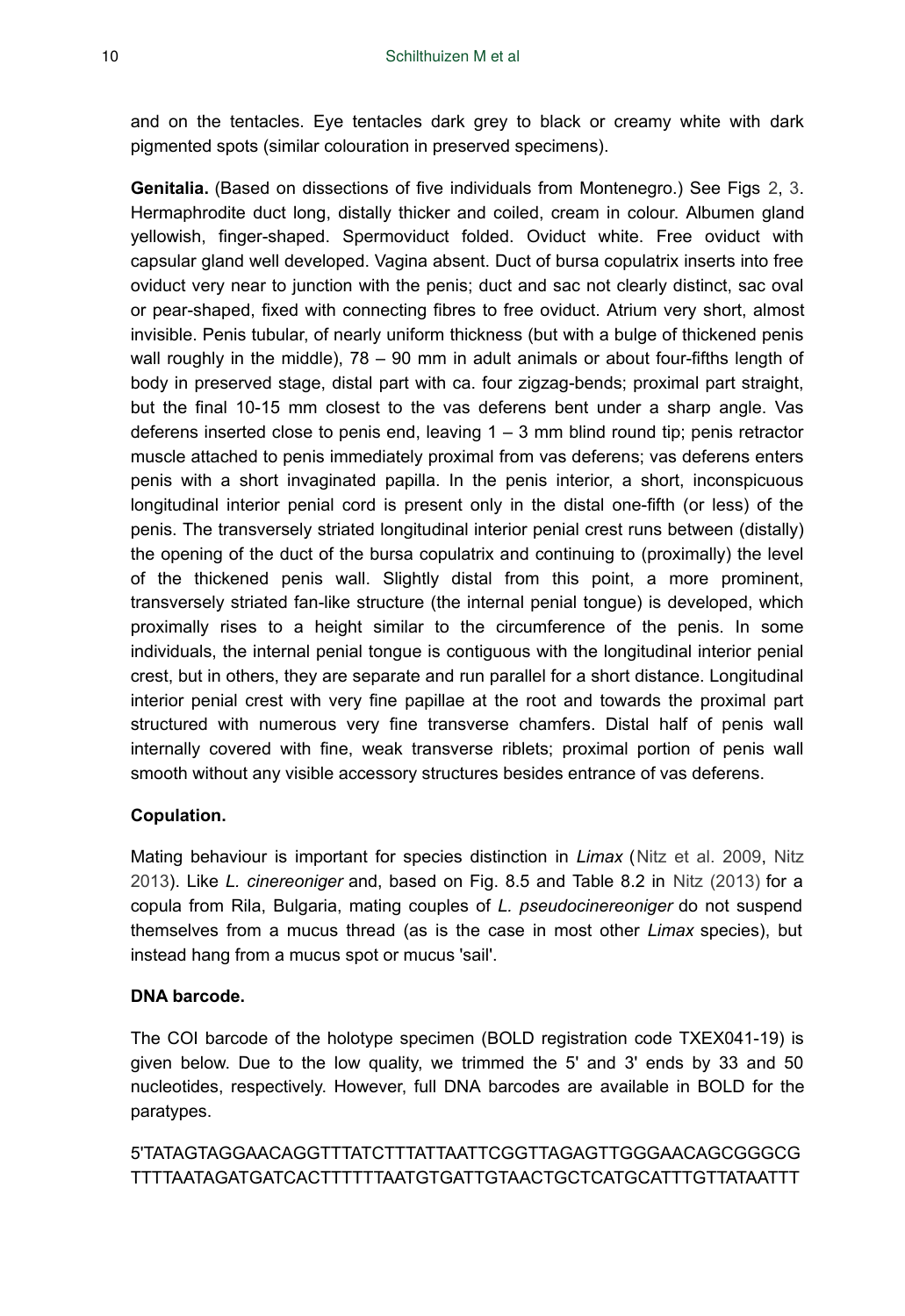TTTTTATAGTAATACCAATTATGATTGGAGGTTTTGGTAATTGAATGGTTCCACTATTA ATTGGAGCTCCCGATATAAGATTTCCTCGAATAAACAATATAAGGTTTTGATTATTACC ACCTTCTTTTATTTTACTTATTTGTTCTAGTATGGTAGAGGGTGGTGCAGGTACAGGG TGAACTGTATATCCACCTTTAAGGGGACCTTTAGGTCATGGGGGAGCTTCTGTAGAT TTAGCTATTTTTTCATTGCATTTAGCTGGGATGTCTTCTATTTTAGGGGCTATTAATTT TATTACAACTATTTTTAACATACGAACGTCAGGGATAACTATAGAACGTGTGAGGTTA TTTGTTTGGTCTATTTTAGTAACTGTTTTTCTACTTTTGTTATCTCTTCCTGTATTAGC AGGGGCAATTACTATACTTTTAACAGATCGTAATTTTAATACTAGGT3'

#### **Diagnosis**

In external appearance (size and colouration, Fig. [1](#page-3-0)), *L. pseudocinereoniger* is very similar to *L. cinereoniger*, also in its variability in colour and colour pattern. Based on our own observations, as well as those in [Nitz \(2013\)](#page-13-4) and [Bodon et al. \(2019\)](#page-12-1), the dorsum is more often brownish than in *L. cinereoniger*, but otherwise no consistent external distinguishing marks could be discovered. Besides the nearly 10% differentiation in COI-sequence, a few subtle marks of distinction between the two taxa were found in the genitalia. We have listed these below, with indications on whether the distinguishing characters may be generally or only locally applicable.

(i) the one-sided bulge of thickened penis wall of *L. pseudocinereoniger* is absent in the sympatric *L. cinereoniger* and we also do not see any evidence of it in the images of the genitalia of *L. cinereoniger* in [Bodon et al. \(2019\).](#page-12-1)

(ii) the short longitudinal interior penial cord is distinct, whereas in the sympatric Montenegrin *L. cinereoniger* specimens that we studied, it is absent or very inconspicuous. However, [Bodon et al. \(2019\)](#page-12-1) depict animals of *L. cinereoniger* from other localities in which the longitudinal interior penial cord is as well-developed as in *L. pseudocinereoniger*. It may, therefore, well be a distinction that only applies to the Montenegrin region of sympatry.

(iii) the longitudinal interior penial crest in *L. pseudocinereoniger* is highest in its proximal half, whereas in the sympatric Montenegrin *L. cinereoniger*, it is highest in its distal half. We cannot observe this character in the dissections published by [Bodon et](#page-12-1) [al. \(2019\)](#page-12-1) for various parts of the *L. cinereoniger* range, so it may well be a distinction that only applies to the Montenegrin region of sympatry.

#### **Etymology**

The specific epithet *pseudocinereoniger* refers to its similarity with *L. cinereoniger*. This name was first applied as a "working name" by [Nitz \(2013\)](#page-13-4) and is here adopted as the formal name. It is used as a masculine adjective.

The taxonomic authority for this species is attributed to all authors of this publication. In line with ICZN Recommendation 51C [\(Zoological Nomenclature 1999\)](#page-14-2), the species may be referred to as *Limax pseudocinereoniger* Schilthuizen et al., 2022, provided the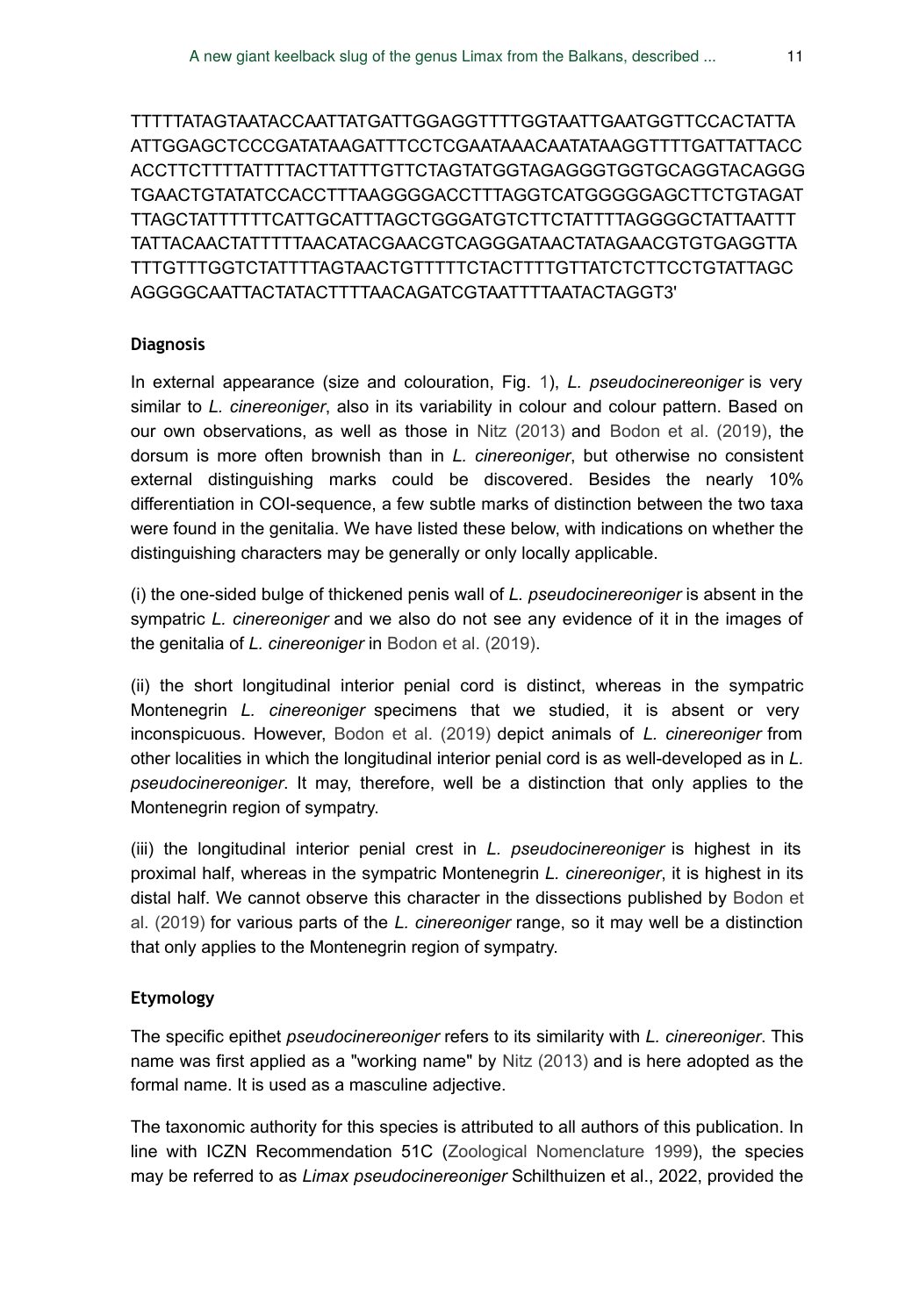full citation of this publication appears in the bibliography or elsewhere in the referring work.

## **Discussion**

Our phylogenetic analysis (Fig. [4](#page-5-0)) reveals that all sequences from specimens identified in [Nitz et al. \(2010\),](#page-13-3) either as *L. cinereoniger* or *L. cf. cinereoniger* (deriving from a large area throughout central and southern Europe), as well as two specimens from the Tara Canyon (TxExDU0040) in Durmitor National Park, indeed form a relatively cohesive molecular clade which appears to represent a single species, *L. cinereoniger*. All specimens from Bulgaria and Montenegro identified in [Nitz et al. \(2010\)](#page-13-3) as *L. 'pseudocinereoniger*', together with five specimens collected in Durmitor National Park and in the Prokletije Mountains in Montenegro (TxExDU0041, TxExDU0112, TxExDU0121, TxExDU0122 and TxExPR0004) form a different, genetically uniform clade with a genetic distance of ca. 10% from *L. cinereoniger*. Since this degree of divergence is similar to the differentiation seen amongst other species in *Limax* (e.g. *L. maximus* vs. *L. brandstetteri* ([Nitz 2013\)](#page-13-4) and since *L. cinereoniger* and *L. pseudocinereoniger* are sympatric at least in the Durmitor region, we feel justified in recognising it as a separate species, even though the morphological differentiation is only slight. A single individual, from locality TxExDU0119 in the Sinjajevina Heights, east of Durmitor, takes a genetically differentiated position in between *L. cinereoniger* and *L. pseudocinereoniger* and is probably a third, yet undescribed species, which we hope to return to in a future study. We have not further studied it morphologically for the present paper. However, based on its molecular phylogenetic position, as well as external colour patterns, it appears not to be conspecific with any of the other clades mentioned in [Nitz \(2013\)](#page-13-4) (i.e. Clade 26, *Limax* sp. from Mt. Zekora Glava in Eastern Montenegro; Clade 27, *Limax* sp. from Albania; Clade 28, *Limax* "*pseudomaximus*" from Bulgaria).

*L. cinereoniger* var. *schulzei* Gerhardt, 1941, from the Rila Mountain Range in Bulgaria should be considered a species inquirenda. This taxon, which Gerhardt considered to differ in colouration (brown, not grey or black), anatomy (shorter caecum) and mating behaviour (copulation shorter and earlier in the day) was synonymised with *L. cinereoniger s. str.* by [Wiktor \(1982\)](#page-14-1) and the name *schulzei* has not been in use since. The type specimens must be considered lost (personal communication, Christine Zorn, collection assistant of Mollusca, Museum für Naturkunde Berlin). However, given the description and the type locality, it is conceivable that the material used by Gerhardt to describe his var. *schulzei* is conspecific with *L. pseudocinereoniger*.

Based on the morphological data in [Nitz \(2013\),](#page-13-4) *L. pseudocinereoniger* differs from Clades 26, 27 and 28 [\(Nitz 2013](#page-13-4)), three related undescribed species from the Balkan, in the following manner:

Clade 26 has a penis that is 1.2 times as long as the body length (0.8 times in *L. pseudocinereoniger*), brighter colour between the body's external wrinkles (uniform dark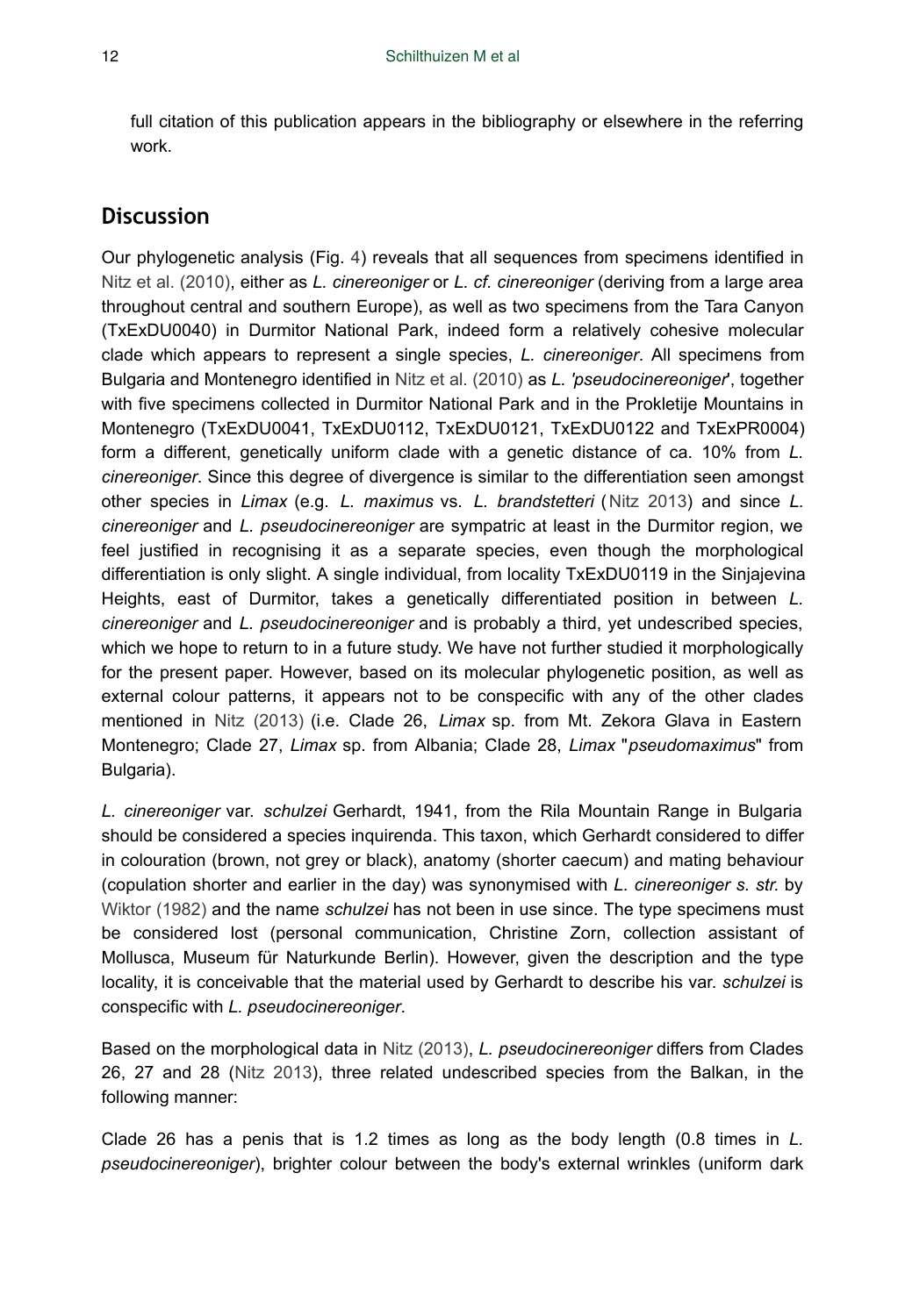grey in *L. pseudocinereoniger*) and a short, inconspicuous keel (*L. pseudocinereoniger* has a long, pale keel).

Clade 27 has a penis that is 0.5 times as long as the body length (0.8 times in *L. pseudocinereoniger*), a penis that is nearly straight (coiled and folded in *L. pseudocinereoniger*), a completely pale sole (outer fields dark grey in *L. pseudocinereoniger*) and a short, inconspicuous keel (*L. pseudocinereoniger* has a long, pale keel).

Clade 28 has a mantle colour pattern consisting of some black dots and many white dots and a body pattern of two longitudinal rows of black dots, whereas *L. pseudocinereoniger* has a uniform dark grey body without any patterns of dots, a completely pale sole (outer fields dark grey in *L. pseudocinereoniger*) and a short, inconspicuous keel (*L. pseudocinereoniger* has a long, pale keel).

At least in the part of Montenegro that we studied, *L. pseudocinereoniger* appears to occur sympatrically with *L. cinereoniger*: the locations TxExDU0040 (*L. cinereoniger*) and TxExDU0041 (*L. pseudocinereoniger*), both in the bottom of the Tara Canyon, are located less than 7 km apart.

# **Acknowledgements**

This work was carried out under permit numbers UPI-101-1556/1-02-1101/1 and 02- UPI-662/4 from the Agencija za Zaštitu Prirode i Životne Sredine, Podgorica, Montenegro. We thank all participants and team members of the 2018 and 2019 Taxon Expeditions to Durmitor for their help in the field, Vladimir Damjanović for organising access to the Tara Canyon, Jan van Tol, René Heim, Ulrich Schneppat and Isabel Hyman for advice and the staff of Etno Selo Šljeme for their hospitality. Barbara Nitz is thanked for support and discussions regarding her original molecular phylogenetics work on these and other *Limax* species. The photos in Fig. 1 were made by Pierre Escoubas. Christine Zorn of the Museum für Naturkunde Berlin is gratefully acknowledged for searching for the type specimens of *L. cinereoniger* var. *schulzei*. An earlier version of this paper was greatly improved thanks to suggestions by reviewers Heike Reise and Agnes Turóci, and by editor Zoltán Fehér.

## **References**

- <span id="page-12-1"></span>• Bodon M, Nardi G, Cianfanelli S, Birindelli S, Niero I (2019) Is *Limax cinereoniger* Wolf, 1803, present in Italy? An anatomical approach to the study of Italian *Limax* (Gastropoda: Pulmonata: Limacidae). Journal of Conchology 43: 223‑244.
- <span id="page-12-0"></span>• Bole J (1984) The fauna of Durmitor: Mollusca. Crnogorska Akademija Nauka i Umjednosti 18: 363‑394.
- <span id="page-12-2"></span>• Edgar RC (2004) MUSCLE: multiple sequence alignment with high accuracy and high throughput. Nucleic Acids Research 32: 1792‑1797.<https://doi.org/10.1093/nar/gkh340>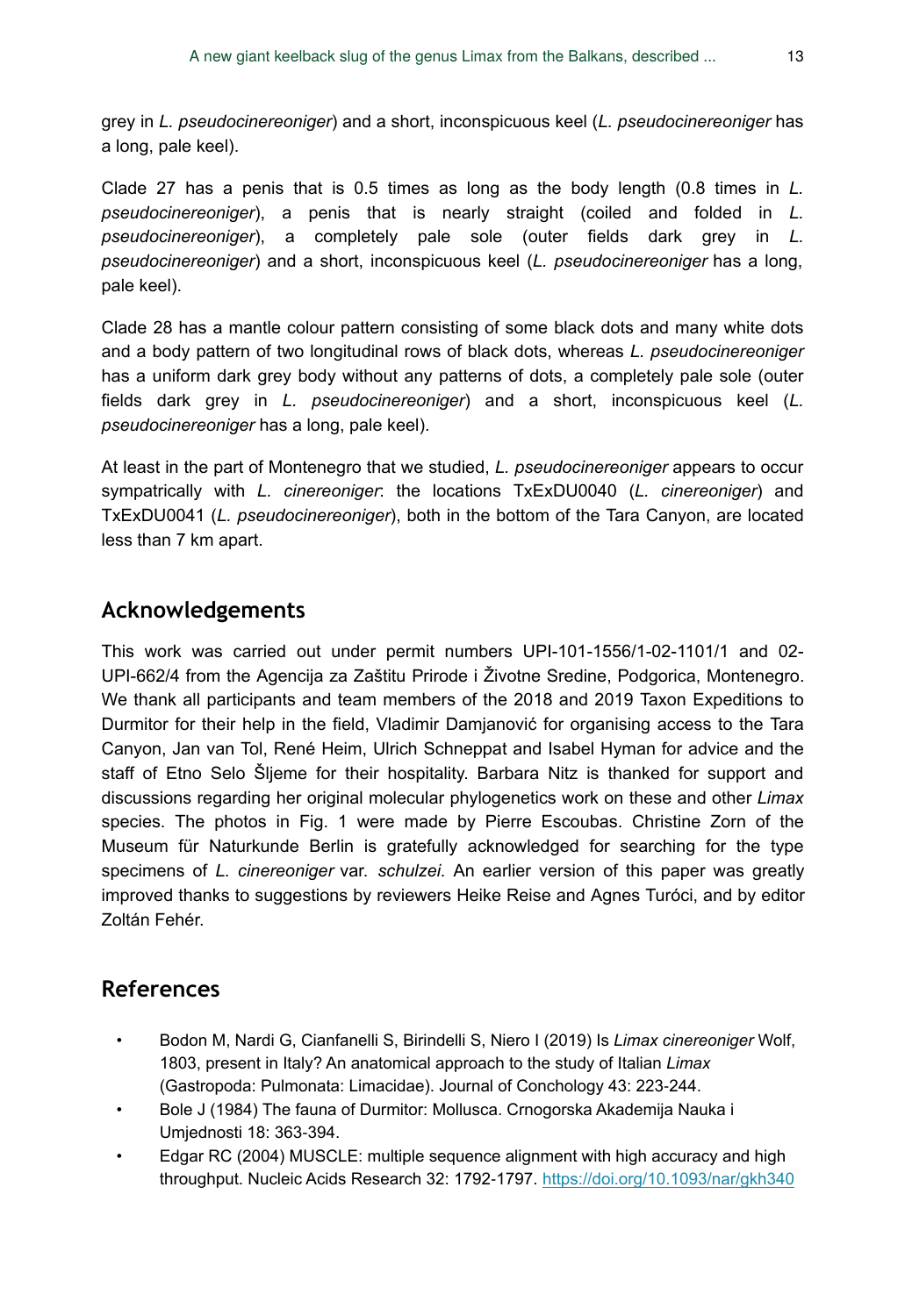- <span id="page-13-13"></span>• Folmer O, Black M, Hoeh W, Lutz R, Vrijenhoek R (1994) DNA primers for amplification of mitochondrial cytochrome c oxidase subunit I from diverse metazoan invertebrates. Molecular Marine Biology and Biotechnology 3: 294‑299.
- <span id="page-13-0"></span>• Gerhardt U (1933) Zur Kopulation der Limaciden. I Mitteilung. Zeitschrift fr Morphologie und Ökologie der Tiere 27: 401‑450. <https://doi.org/10.1007/BF00403150>
- <span id="page-13-14"></span>• Guindon S, Dufayard JF, Lefort V, Anisimova M, Hordijk W, Gascuel O (2010) New algorithms and methods to estimate maximum-likelihood phylogenies: assessing the performance of PhyML 3.0. Systematic Biology 59: 307‑321. [https://doi.org/10.1093/](https://doi.org/10.1093/sysbio/syq010) [sysbio/syq010](https://doi.org/10.1093/sysbio/syq010)
- <span id="page-13-8"></span>• Haklay M, Dörler D, Heigl F, Manzoni M, Hecker S, Vohland K (2021) What Is Citizen Science? The Challenges of Definition. The Science of Citizen Science13-33. [https://](https://doi.org/10.1007/978-3-030-58278-4_2) [doi.org/10.1007/978-3-030-58278-4\\_2](https://doi.org/10.1007/978-3-030-58278-4_2)
- <span id="page-13-7"></span>• Hecker S, Haklay M, Bowser A, Makuch Z, Vogel J, Bonn A (2018) Innovation in open science, society and policy – setting the agenda for citizen science. Citizen Science1‑24. <https://doi.org/10.2307/j.ctv550cf2.8>
- <span id="page-13-11"></span>• Maestri S, Cosentino E, Paterno M, Freitag H, Garces JM, Marcolungo L, Alfano M, Njunjić I, Schilthuizen M, Slik F, Menegon M, Rossato M, Delledonne M (2019) A rapid and accurate MinION-Based workflow for tracking species biodiversity in the field. Genes 10 (6).<https://doi.org/10.3390/genes10060468>
- <span id="page-13-12"></span>• Menegon M, Cantaloni C, Rodriguez-Prieto A, Centomo C, Abdelfattah A, Rossato M (2017) On site DNA barcoding by nanopore sequencing. PLoS One 12: e0184741‑e0184741.<https://doi.org/10.1371/journal.pone.0184741>
- <span id="page-13-2"></span>• Nitz B, Heim R, Schneppat UE, Hyman I, Haszprunar G (2009) Towards a new standard in slug species descriptions: the case of *Limax sarnensis* Heim & Nitz n. sp. (Pulmonata: Limacidae) from the western central Alps. Journal of Molluscan Studies 75: 279‑294. <https://doi.org/10.1093/mollus/eyp030>
- <span id="page-13-3"></span>• Nitz B, Falkner G, Haszprunar G (2010) Inferring multiple Corsican *Limax* (Pulmonata: Limacidae) radiations: a combined approach using morphology and molecules. In: Glaubrecht M (Ed.) Evolution in Action. Springer [https://doi.org/](https://doi.org/10.1007/978-3-642-12425-9_19) [10.1007/978-3-642-12425-9\\_19](https://doi.org/10.1007/978-3-642-12425-9_19)
- <span id="page-13-4"></span>• Nitz B (2013) Integrative systematics and biogeography of *Limax* (Gastropoda: Stylommatophora), PhD thesis. Ludwig-Maximilians-Universität München, Munich.
- <span id="page-13-10"></span>• Pomerantz A, Peñafiel N, Arteaga A, Bustamante L, Pichardo F, Coloma LA, Barrio-Amorós CL, Salazar-Valenzuela D, Prost S (2018) Real-time DNA barcoding in a rainforest using nanopore sequencing: opportunities for rapid biodiversity assessments and local capacity building. GigaScience 7 (4). [https://doi.org/10.1093/gigascience/](https://doi.org/10.1093/gigascience/giy033) [giy033](https://doi.org/10.1093/gigascience/giy033)
- <span id="page-13-1"></span>Schilthuizen M (2014) Nature's nether regions; What the sex lives of bugs, birds, and beasts tell us about evolution, Biodiversity, and Ourselves. Viking
- <span id="page-13-9"></span>• Schilthuizen M, Seip LA, Otani S, Suhaimi J, Njunjić I (2017) Three new minute leaf litter beetles discovered by citizen scientists in Maliau Basin, Malaysian Borneo (Coleoptera: Leiodidae, Chrysomelidae). Biodiversity Data Journal 5: e21947. [https://](https://doi.org/10.3897/BDJ.5.e21947) [doi.org/10.3897/BDJ.5.e21947](https://doi.org/10.3897/BDJ.5.e21947)
- <span id="page-13-5"></span>• Silvertown J (2009) A new dawn for citizen science. Trends in Ecology & Evolution 24 (9): 467‑471. <https://doi.org/10.1016/j.tree.2009.03.017>
- <span id="page-13-6"></span>• Silvertown J, Cook L, Cameron R, Dodd M, McConway K, Worthington J, Skelton P, Anton C, Bossdorf O, Baur B, Schilthuizen M, Fontaine B, Sattmann H, Bertorelle G,